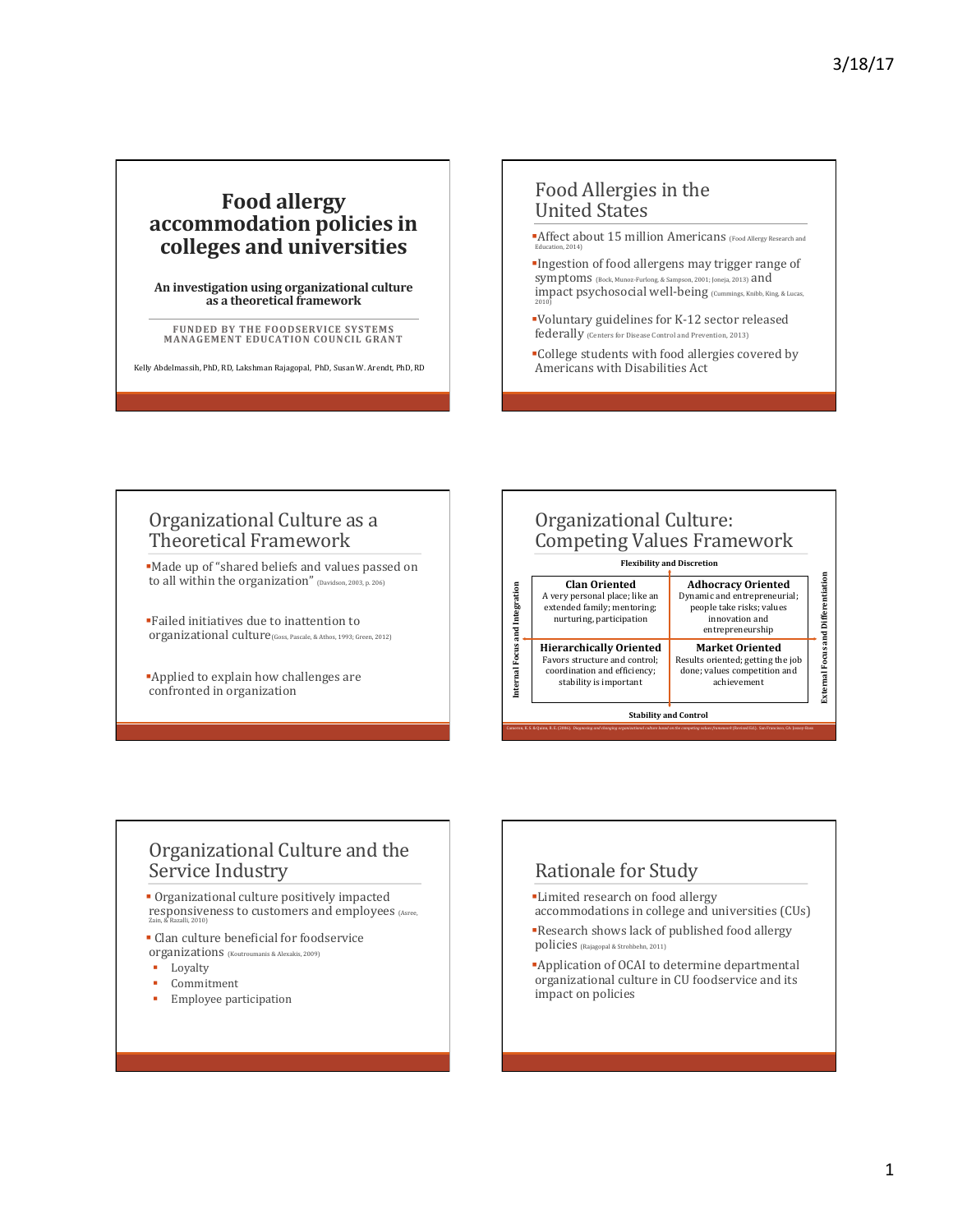## Research Objectives and Hypotheses

1. Analyze formal (published) policies and procedures for food allergy accommodation in CU foodservice operations. 

- 1. Public CUs will have greater likelihood of formalized policies in comparison to private CUs
- 2. Contract managed operations will have greater presence of formalized policies than self-operated
- 2. Evaluate whether variation in food allergy
- accommodation practices exist between different types
- of CU foodservice operations.
	- 3. Private CUs will follow a larger number of accommodation practices in comparison to public CUs

#### Research Objectives and Hypotheses

3. Describe food allergy accommodation practices in CU foodservice operations

4. Identify prominent organizational culture types among CU foodservice operations.

4. Clan culture will be the predominant organizational culture type in CU foodservice operations

5. Explore CU foodservice directors' conceptualization of culture within the operation.

## Research Objectives and Hypotheses(cont.)

6. Examine impact of the culture of CU foodservice operations on food allergy accommodation practices. Accommodation practices differ based on culture type of the CU .com......<br>odservice oper

7. Examine the relationship between organizational culture types (e.g. clan culture) are correlated with food allergy accommodation practices.

6. Quality of food allergy accommodation policies differ based on the culture type of CU foodservice operations.

### Methods

- §Explanatory sequential mixed methods design
- §Questionnaire (Quant)
- Telephone interviews (Qual)

## Questionnaire: Overview

§CU foodservice professionals who are members of the National Association of College and University Foodservices 

- §Web-based questionnaire
- §Questionnaire developed based on previous literature and included previously validated instrument
- §Results from pilot study used to revise questionnaire
- ■Qualtrics© used for data collection

#### Questionnaire: Data Analysis

■SPSS for analysis

- §Descriptive statistics
- §Distributions, central tendencies, dispersion of data
- **Prominent culture type was determined using** OCAI responses
- **ANOVA**, pooled sample t-tests and 2 sample population proportions to test hypotheses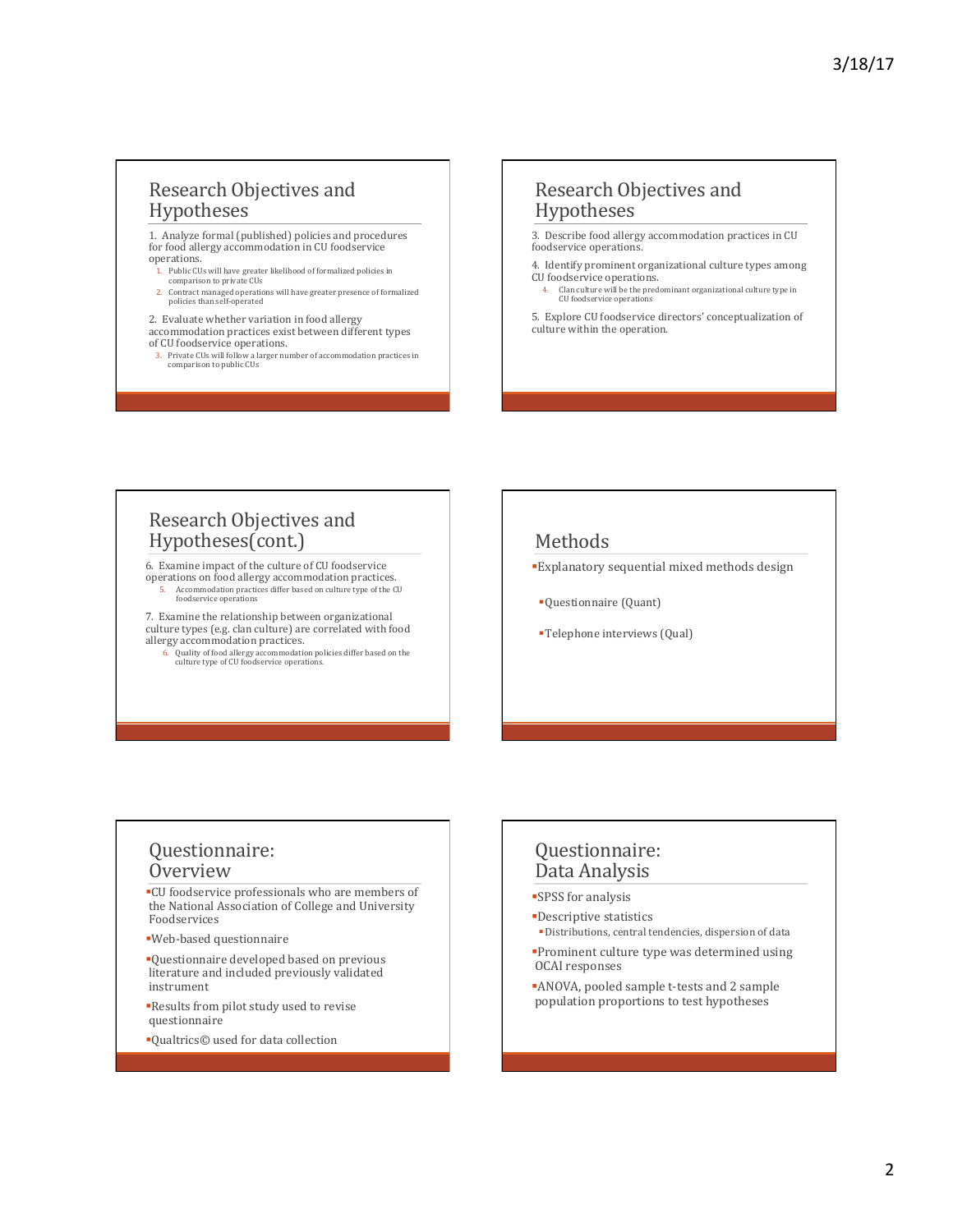#### Interviews: **Overview**

- §Interview guide developed based on questionnaire results
- §Purposeful sample
- Volunteers from questionnaire phase (n=11)
- •Phone interviews
- §Audio recorded

#### Interviews: Data Analysis

- §Audio tapes were transcribed
- **•Three researchers independently code transcripts by** hand
	- **•** Agreed upon themes and codes
- §Ten participants completed member checking process

#### Results

- §Demographics
- §Questionnaire
- § Interviews
- Key findings
- Organized by objectives (and hypotheses)

## Questionnaire: Participant Demographics

- $N = 76 (22.8\%$  response)
- ■60.5% (n=46) were female participants
- §78.9% had college degree
- § 50% (n=38) Bachelor's degree • 28.9% (n=22) Master's degree
- ■88.1% (n=67) had food safety certification
- §40.8% (n=31) Registered Dietitians
- ■46% (n=35) worked in CU foodservice  $\frac{10}{20}$  less than 10 years

#### Interviews: Participant Demographics

■41 questionnaire participants indicated interest in follow up interviews

- $N = 11$  participated in interviews
- $\blacksquare$  N = 7 nutritionists or Registered Dietitians
- $\bullet$  N = 3 managers or directors
- $\blacksquare$  N = 1 marketing director
- $\blacksquare$ N = 10 were female
- §All geographic regions represented
- $\bullet$  N = 3 from Southern region
- N = 2 from Pacific, Midwest, Northeast region
- N = 1 from Mid-Atlantic, Continental

#### Questionnaire and Interviews: Department and Institution Characteristics

- §Management Type of Operation
- § Questionnaire
- 81.5% (n=62) self-operated<br>■ 18.4% (n=14) contract managed
- § Interviews
- $\blacksquare$  N = 8 self-operated
- $\blacksquare$  N = 2 contract managed
- 
- ■Type of Institution<br>■ Questionnaire<br>■ 59.2% (n=45) public
- 
- 39.5% (n=30) private<br>■ Interviews
- $N = 7$  public<br>•  $N = 4$  private
-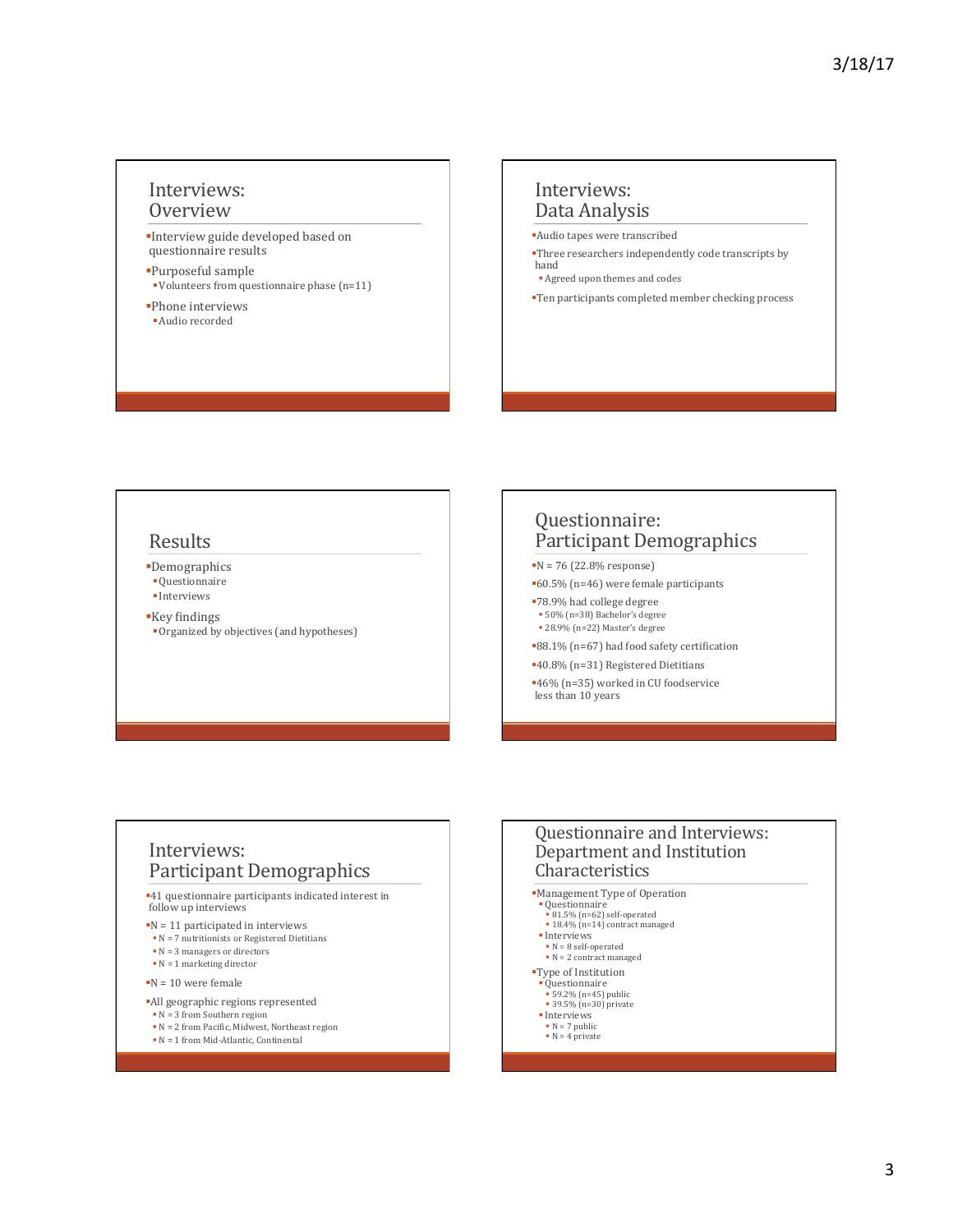# Questionnaire Results: Accommodation Policies

| Category                                                                                                                                                                                                                              | Institution<br>$(\%)^a$ | Department<br>$(%)^2$ |
|---------------------------------------------------------------------------------------------------------------------------------------------------------------------------------------------------------------------------------------|-------------------------|-----------------------|
| Training or professional development for foodservice staff related to food allergies                                                                                                                                                  | 4(16.0)                 | 53(96.4)              |
| <b>Involvement of dietitian or person with nutrition training</b>                                                                                                                                                                     | 11(44.0)                | 47(85.5)              |
| <b>Contact person for food allergy accommodation inquiries</b>                                                                                                                                                                        | 18(72.0)                | 45(81.8)              |
| Outline of qualifications and eligibility criteria                                                                                                                                                                                    | 11(44.0)                | 37(67.3)              |
| Person responsible for ordering allergen-free products                                                                                                                                                                                | 6(24.0)                 | 37(67.3)              |
| Required medical documentation of food allergy                                                                                                                                                                                        | 16(64.0)                | 32(58.2)              |
| Required development of emergency action plans                                                                                                                                                                                        | 15(60.0)                | 28(50.9)              |
| Outlined evaluation of quality of food allergy accommodation efforts                                                                                                                                                                  | 5(20.0)                 | 26(47.3)              |
| Required multiple departments' coordination of accommodation efforts                                                                                                                                                                  | 19(76.0)                | 22(40.0)              |
| Required documentation of disability due to life-threatening food allergy                                                                                                                                                             | 22(88.0)                | 21(38.2)              |
| Required students to sign a release of liability waiver<br><sup>2</sup> Percentages based on the number of respondents reporting policies in place at the indicated level: n=25 at<br>institutional level, n=55 at departmental level | 6(24.0)                 | 6(10.9)               |

#### Questionnaire Results: **Accommodation Policies**

Table 4.3 Questionnaire Results: Food Allergy Accommodation Policy Content

| Category                                                                                                                                                                   | Institution<br>$(%)^2$ | Department<br>$(\%)^2$ |
|----------------------------------------------------------------------------------------------------------------------------------------------------------------------------|------------------------|------------------------|
| Training or professional development for foodservice staff related to food allergies                                                                                       | 4(16.0)                | 53(96.4)               |
| Involvement of dietitian or person with nutrition training                                                                                                                 | 11(44.0)               | 47(85.5)               |
| <b>Contact person for food allergy accommodation inquiries</b>                                                                                                             | 18(72.0)               | 45(81.8)               |
| Outline of qualifications and eligibility criteria                                                                                                                         | 11(44.0)               | 37(67.3)               |
| Person responsible for ordering allergen-free products                                                                                                                     | 6(24.0)                | 37(67.3)               |
| Required medical documentation of food allergy                                                                                                                             | 16(64.0)               | 32(58.2)               |
| Required development of emergency action plans                                                                                                                             | 15(60.0)               | 28(50.9)               |
| Outlined evaluation of quality of food allergy accommodation efforts                                                                                                       | 5(20.0)                | 26(47.3)               |
| Required multiple departments' coordination of accommodation efforts                                                                                                       | 19(76.0)               | 22(40.0)               |
| Required documentation of disability due to life-threatening food allergy                                                                                                  | 22(88.0)               | 21(38.2)               |
| Required students to sign a release of liability waiver                                                                                                                    | 6(24.0)                | 6(10.9)                |
| <sup>a</sup> Percentages based on the number of respondents reporting policies in place at the indicated level: n=25 at<br>institutional level, n=55 at departmental level |                        |                        |

## Interview Results: **Catalysts for Policy Development**

§Meal plan requirement 

- "To be released from an actual... required plan, they have to provide<br>medical documentation that they are physically at risk by purchasing<br>food on campus. So that is quite a lengthy process."
- §Heightened awareness for legal implications as result of Lesley
- Settlement (HSE Legal Currents, 2013)<br>
 "Because of the Lesley case, we now have forms that students have to fill<br>
out if they request different housing accommodations or getting off the<br>
meal plan."
- §Involvement of other departments within CU
- " "We work very closely with Disability Services... they are involved when<br>a student files a 504 plan based on a food allergy. We work with<br>Disability Services to make sure that we're doing what the ADA says we<br>should be d

## Questionnaire Results: Hypothesis Testing

 $H_1$ : Public CUs will have greater likelihood of formalized policies than private CUs

- $\blacksquare$ Hypothesis supported at  $p < .1$  level  $= 7 = 1.39, p = .087$
- ■36 (80%) public institutions had formalized departmental level policies
- ■19 (63%) private institutions had formalized departmental level policies

## Questionnaire Results: Hypothesis Testing

 $H<sub>2</sub>$ : Contract managed operations will have greater presence of formalized policies than selfoperated. 

- $\blacksquare$  <br> Hypothesis supported at p < .05
- $\blacksquare$  Z = 2.32, p =.01
- §12 (86%) contract managed operations had formalized departmental level policies
- §43 (69%) self-operated foodservices had formalized departmental level policies

## Questionnaire Results: Accommodation Practices

- **Practice scores computed out of 16 questionnaire items Examples:** Menus designated with major allergens, designated allergen safe production area
- §Mean practice score 9.01 (SD= 2.79)  $\blacksquare$  Range = 3 – 16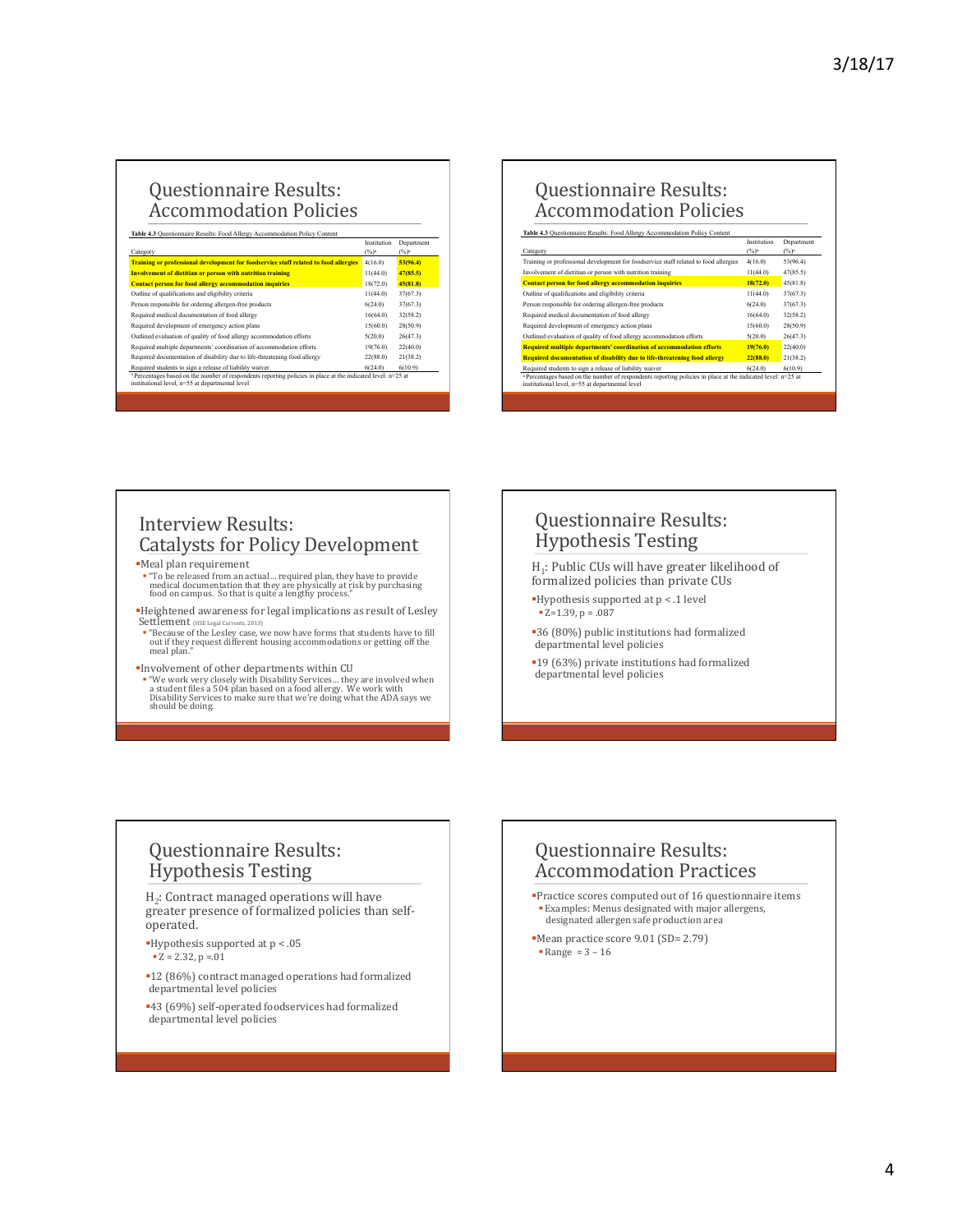## Questionnaire Results: Hypothesis Testing

H<sub>3</sub>: Private CUs will follow a larger number of food allergy accommodation practices than public CUs.

**Insufficient evidence to support hypothesis**  $p = .365$ 

- §Practice score computed out of 16 items
- $\mu$  = 8.79 (SD = 2.79) public
- $\mu$  = 9.17 (SD = 2.79) private

#### Organizational Culture

"Culture, to me, is the belief system, the practices that you put in place and you live... It's not necessarily the rules or the systems. It's how you run the operation and how you live."

-- (Hank, Midwest)

#### Questionnaire Results: Hypothesis Testing

 $H_4$ : Clan culture will be the predominant organizational culture type in CU foodservice departments 

- $\blacksquare$ Clan culture (n=29, 41.4%)
- §Hierarchy culture (n=23, 30.3%)
- §Market culture (n=7, 10%)
- Adhocracy culture (n=6, 7.9%)

#### Interview Results: Description of Clan Culture

- §Extended family and nurturing environment "We're kind of like their family and make them feel like they're at home" [in relation to students]
- "A lot of our student employees are also very close to their direct supervisors as well... Our staff are really personable<br>and they do treat each other like an extended family.

#### §Mentoring and teamwork

■ "We love our chefs to mold and mentor those under them, make sure that they can grow in their own individual way"

#### Interview Results: Description of Hierarchy Culture

§Driven by policies and procedures 

- "If this happens, then this form must be filled out in this amount of time.... We have some must-do's that there's no give on"
- §Control and stability

" "The control is very important for feeding thousands of people and keeping our costs in line."

### Questionnaire Results: Hypothesis Testing

 $H<sub>5</sub>$ : Food allergy accommodation practices differ based on culture type of CU foodservice operations 

- §Hypothesis not supported
- $\overline{F(4,45)} = 1.142$ ,  $p = .349$

 $H_6$ : Quality of food allergy accommodation policies differ based on the culture type of the operation 

- §Hypothesis not supported
- $\overline{F(4,47)} = 1.213, p = .318$